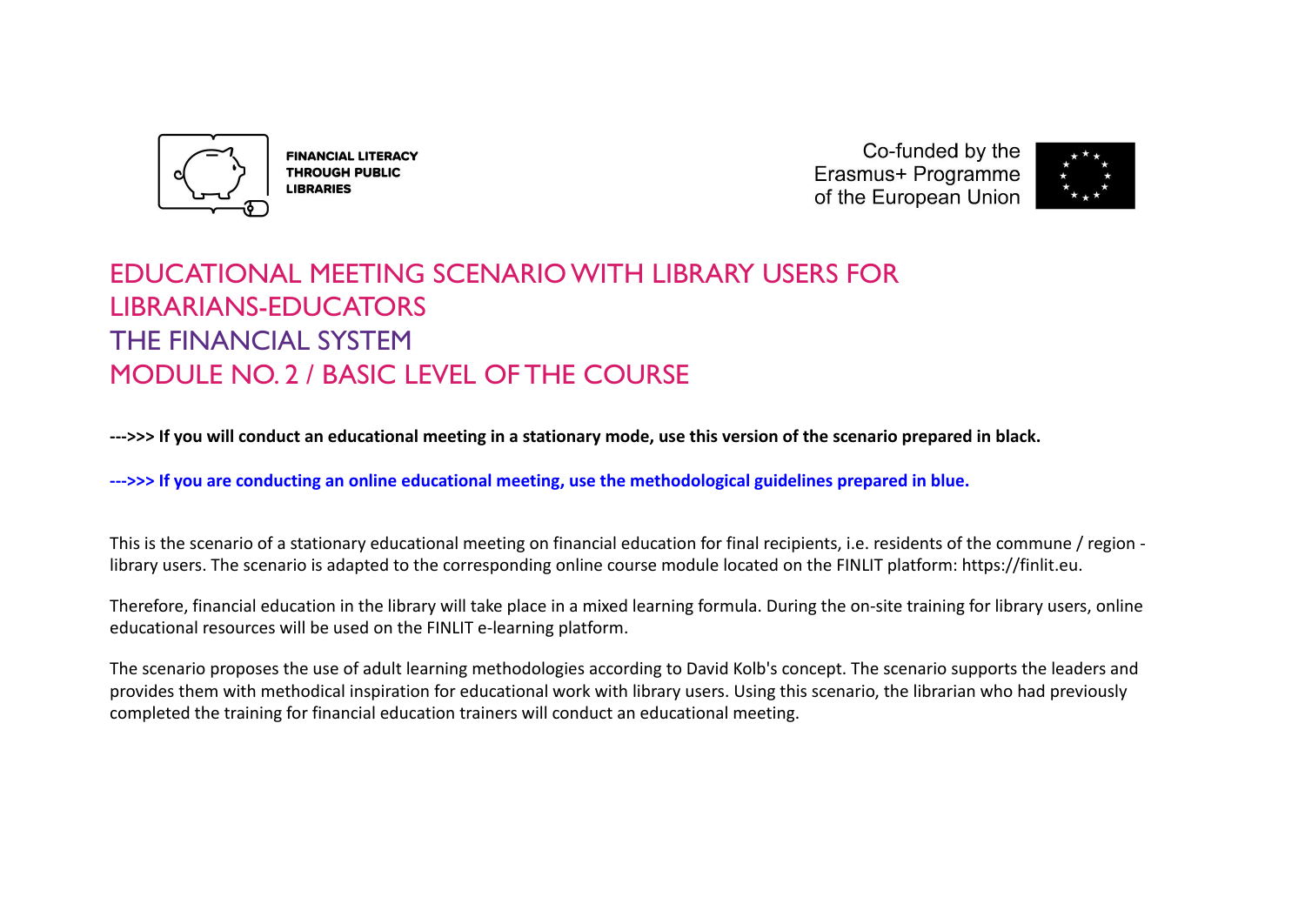

As an online meeting leader, use the functionality of your chosen remote working platform to guide your course participants through the training content of the module. Participants will also be able to perform specific activities stationary at their place of stay during the online meeting (i.e. they will be able to perform short tasks on their own according to the instructions given by the teacher, e.g. "write some of your associations with personal finance / financial institutions / financial market, etc. . on a piece of paper and read your answers to the other course participants ").

Participants will also take part in various online activities proposed by the trainer, such as speaking in front of the camera, asking questions, commenting / answering in a chat, participating in surveys, working in virtual rooms, performing short tasks alone or in a group. During the online training, educational materials and short exercises from the course screens on the e-learning platform of the FINLIT project will be used.

#### Caution:

The stages of the educational meeting are planned for a few clock hours. It may be too long for one educational meeting with the residents. You can choose from among the substantive stages of the meeting and decide which stages you will eventually complete during an educational meeting with a group of participants. It all depends on the specificity of the age group of students and their personal needs in terms of knowledge contained in the module and interest in the subject.

Remember, however, that if you decide to carry out a selected stage of the educational meeting - make sure to guide participants through the entire activity described in this stage (do not shorten a given stage of the meeting and do not select only individual parts from it!). Try to complete all 4 stages of the Kolb cycle, such as: experience, reflection, knowledge / theory and application / implementation) described in the script. It is important that the goal of a given stage of the meeting that you carry out with the participants is achieved while maintaining the principle of adult learning in accordance with the Kolb cycle proposed in the scenario.

After selecting the stages of the meeting that you plan to carry out with the participants, do not forget to plan two breaks (15 minutes each) between each stage of the meeting.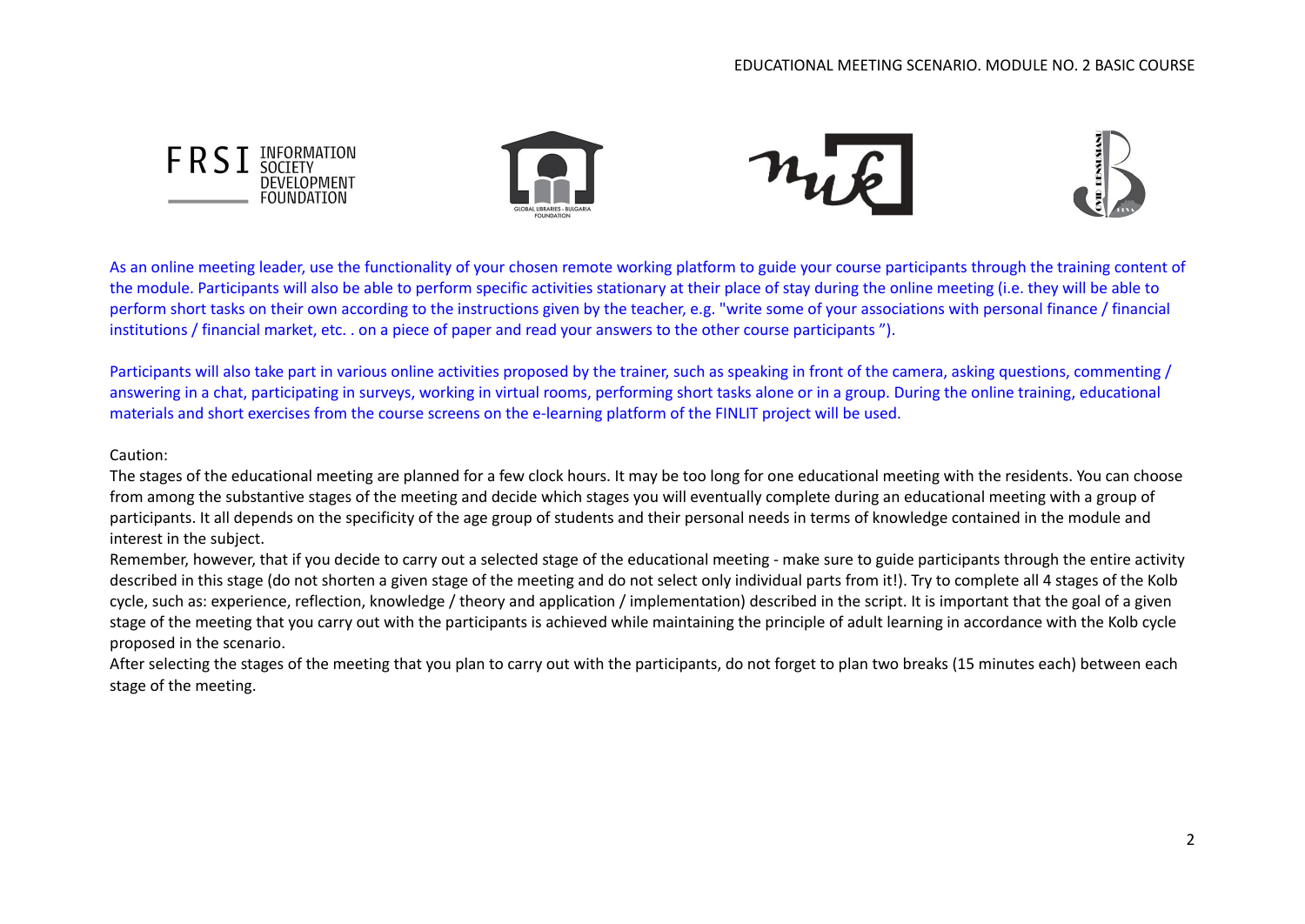## **TITLE OF THE EDUCATIONAL MEETING**

#### THE FINANCIAL SYSTEM

## **EDUCATIONAL GOALS OF THE MEETING**

- 1. The participants will know which are the main players on the financial market
- 2. The participants will learn which are the types of banks within the banking system
- 3. The participants will find out how to start a relationship with a bank
- 4. The participants will understand what the non-banking financial institutions are
- 5. The participants will be able to compare the banking sector with the non-banking sector
- 6. The participants will be able to distinguish between a bank and a non-banking financial institution

## **STAGES OF THE MEETING**

- STAGE 1 (20 min.) Welcoming participants, meeting people, mini-integration
- STAGE 3 (10 min.) Presentation of the project, goals and principles of the meeting
- STAGE 4 (10 min.) The Financial System
- STAGE 5 (15 min.) What we need to know about the National Bank
- STAGE 6 (30 min.) What we need to know about commercial banks
- STAGE 7 (30 min.) The non-banking system
- STAGE 8 (15 min.) State financial institutions, guarantee, assistance and supervision institutions
- STAGE 9 (10 min.) Summary and conclusion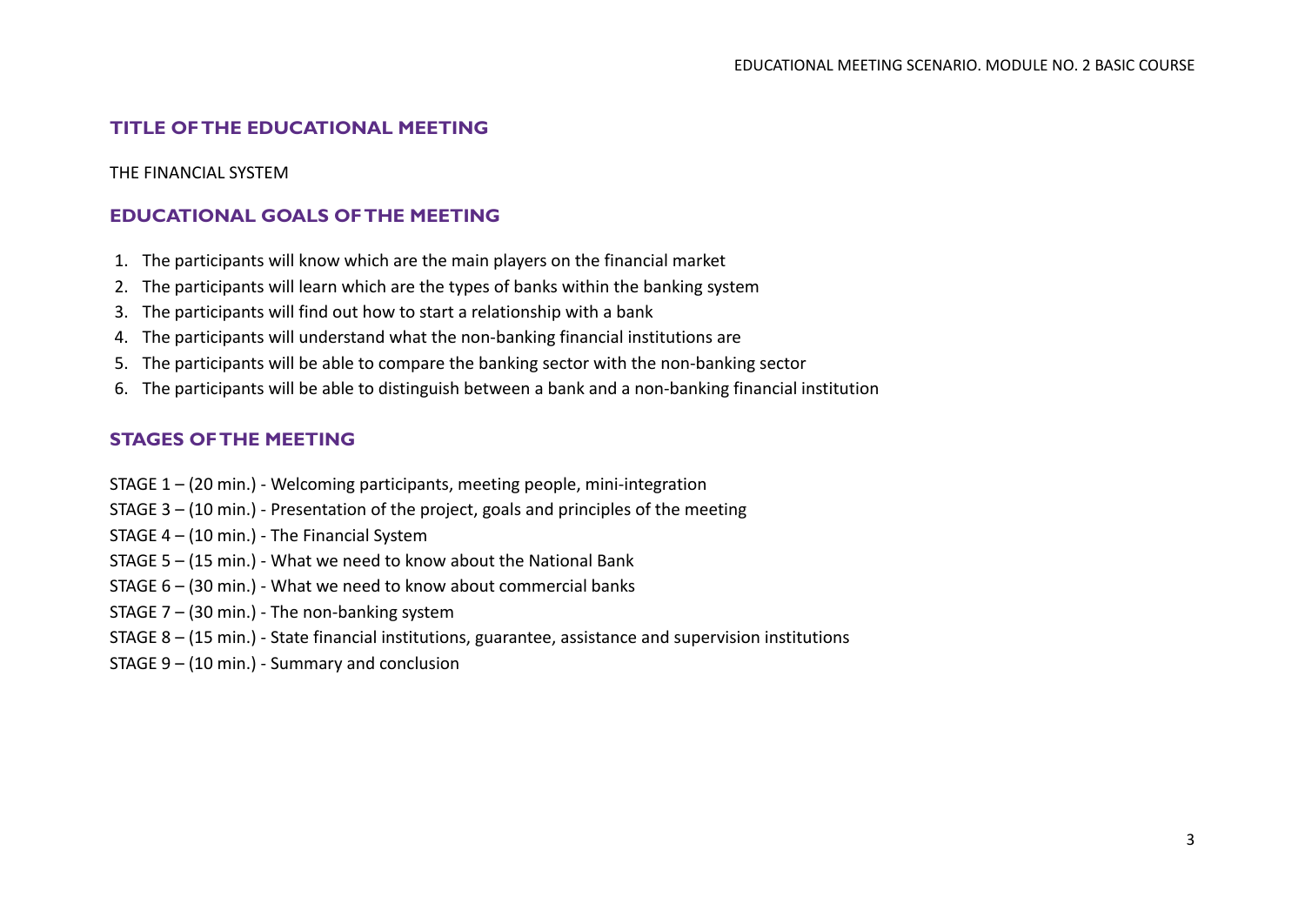## **STEP-BY-STEP DESCRIPTION OF THE EDUCATIONAL MEETING**

#### **STAGE 1**

Before starting an online meeting, make sure you choose a remote working platform. You can choose from popular online meeting platforms such as Zoom, Jitsi Meet, Microsoft Teams. They have the necessary communication tools to engage people participating in the meeting (give them a voice, organize group work for them, collect their opinions, etc.). You can choose from tools such as: online writing board (Whiteboard), screen sharing (Share Screen function), online surveys, chat, real-time conversation with participants.

Before starting an online meeting, plan it, for example on the Zoom platform, and send each participant a meeting link with short instructions on what to do to join the meeting. You can also contact the participants before the meeting and explain to them, for example by phone, how to log into the online meeting.

Once all participants have logged into the online platform and are in the virtual room, do a short tech warm-up, show participants how to navigate the platform, discuss available functionalities (e.g. screen sharing, chat, virtual whiteboard, etc.). Inform participants how they will communicate with each other and how to work together online. (important points to mention are: camera and microphone on / off, chat).

1.1 Name of the stage: Welcoming participants, meeting people, mini-integration.

You can offer the participants a mini-integration depending on the group, taking into account the technological mobility of the participants: (1) on the online whiteboard - participants write their name in color and attach a symbol using the available tools of the whiteboard or (2) write in the chat - give their name along with a character trait that begins with the name, e.g. Ewa - eloquent, Paweł - powerful.

1.2 Educational purpose of the stage:

a) introducing the participants

b) knowledge of the conditions, means of work and facilities provided in the room (environment)

c) creating a set of rules for the course participants

1.3 Organizational issues:

1.3.1 Planned time for activity: 20 min.

1.3.2 Required materials to conduct the educational meeting: medium-sized sheets and a pen, pencil or marker for each participant, badges, proper space, computers, electronic equipment, regulation draft.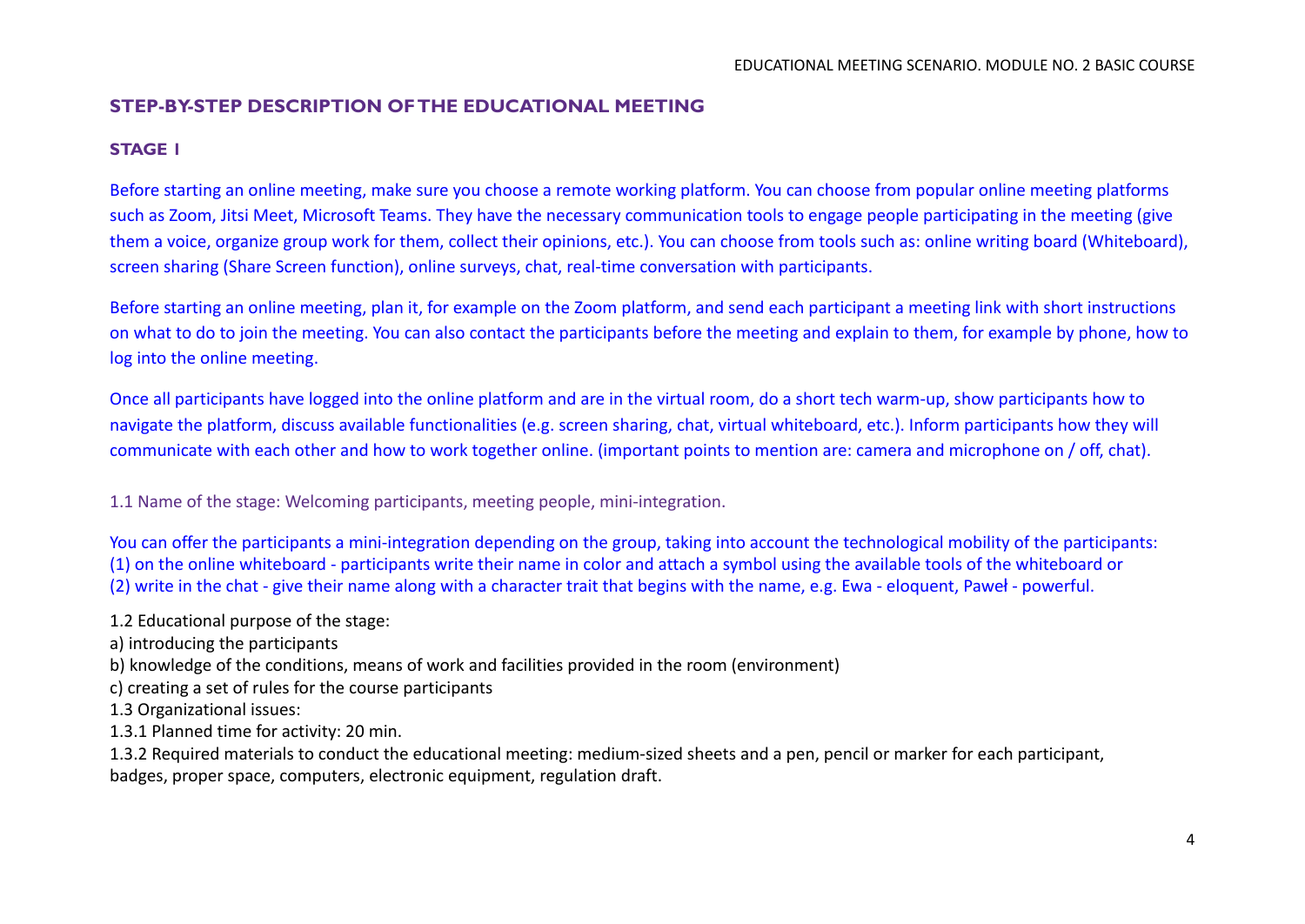## 1.4 Activity (description and additional comments):

1.4.1 The trainer introduces himself and welcomes the participants. He lets them know about the idea of having financial education classes at the library. Then the trainer initiates a knowledge game. (Of course, the trainer is free to choose from a multitude of games that he knows depending on the specifics of each group) - 10 min.

We shall describe the game "Two truths and a lie".

Hand in each participant a sheet of paper and a writing tool. Ask them to write two true things and one false about themselves. Up to 5 minutes are planned for this activity.

All the sheets are gathered in a bowl and after that each participant will take one sheet out of the bowl.

Each participant reads what is written and tries to figure out who wrote it, what the true qualities are and what is false.

The uncovered person will introduce himself/ herself (name, occupation, reason for attending the course, maybe a hobby on or a personal opinion about himself / herself ...) and will mention the name he/ she likes to be called in the group (5 min).

If we have a larger group, this game can be played between 2 teams.

Each team will draw a card from the opponent team and together with the group try to figure out whose card that is.

To introduce the participants, you can propose a "stationary" exercise on pieces of paper: let each person prepare a short description about themselves, as if they would like to introduce themselves to the other participants, e.g. "my name is Ewa, I am a librarian, and my hobby is practicing potted plants". And the presentation continues: "if I won a large amount of money - I would like to spend it on... ..". As the leader, you ask the participants to take the floor and make sure that everyone can express themselves, and thus integrate with the group.

1.4.2 The trainer introduces the conditions, the means of work and the facilities in the room (environment) 5 min.

- room, conditions (lighting, heating, drinking water, toilets, etc.)

- the facilities the participants may have access to (computers, flipchart, materials made available to participants etc.)

The trainer asks whether someone needs special conditions (e.g. more light, louder speaking etc.) and decides what can be done.

1.4.3 The trainer presents the rules of conduct in the room, then asks the participants to suggest additional rules specific to the group (e.g. personally accepted opinions can be expressed; no offensive words are allowed; criticism is not permitted, participants may share their opinion constructively, rules about coffee breaks; punishments for breaking the rules: to sing, to recite, to tell a joke etc.).

It is recommended that you have a draft regulation so you can adapt it quickly (5 min).

At the online meeting, you will present the principles of online work. Inform participants how they will communicate with each other and how to work together online (important points to mention include: camera and microphone on / off, chat).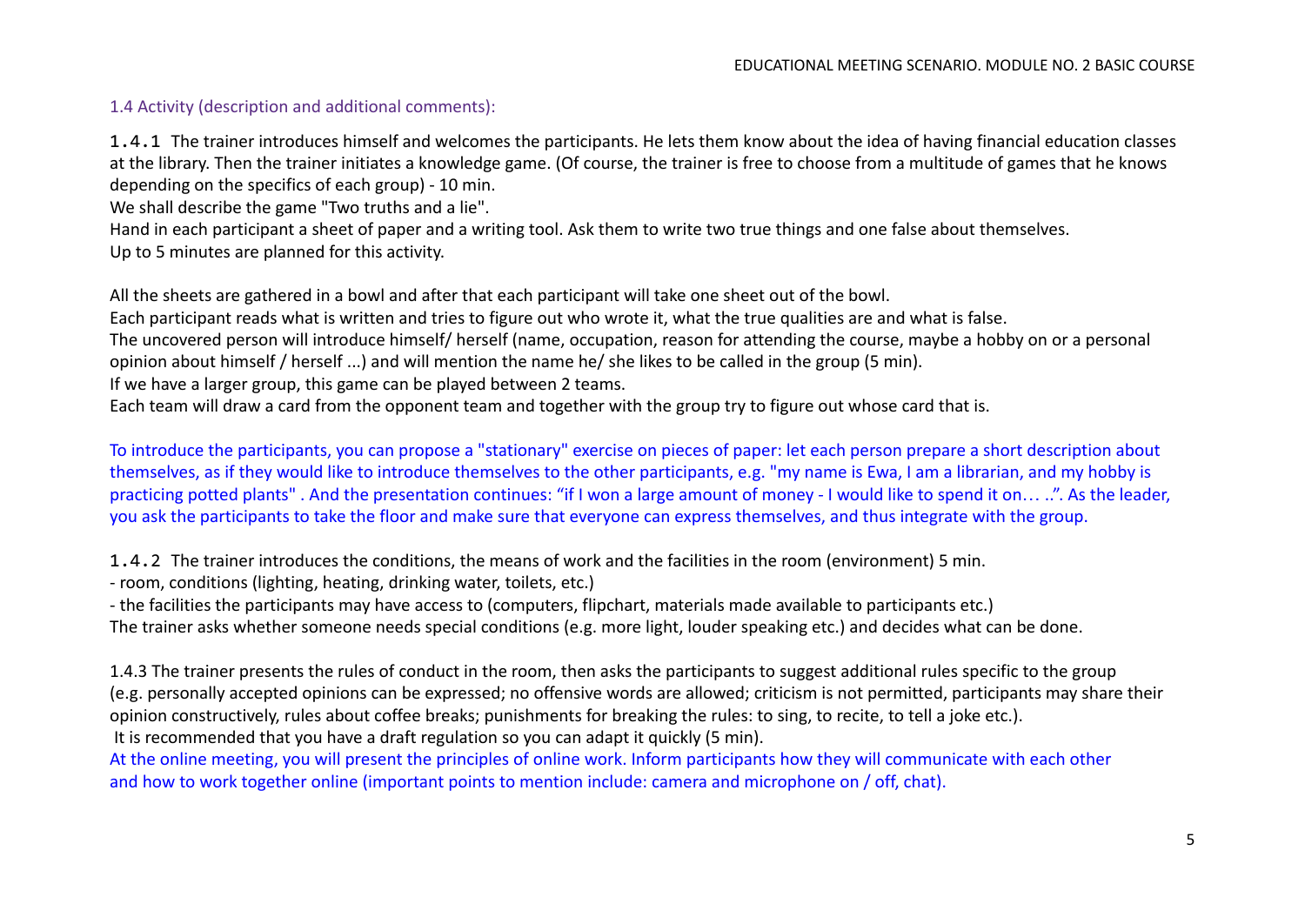## **STAGE 2**

2.1 Name of the stage: Presentation of the project, goals and principles of the meeting.

- 2.2 Educational purpose of the stage:
- a) To know the title and the subject of the module
- b) To know the benefits of the module
- c) To know the structure of the module
- 2.3 Organizational issues:
- 2.3.1 Planned time for activity: 10 min.
- 2.3.2 Number of slides in an online course: 1-3

2.3.3 Required materials to conduct the educational meeting: computers, project website, moodle platform, presentation, projector, post-it notes, pens, pencils, flip chart board.

Use the initial screens of the online course with a description of the objectives and structure of the course by sharing your screen with participants (Share Screen function).

## 2.4 Stages of the Kolb cycle:

#### **2.4.1 Experience**

The trainer announces the title of the module – The Financial System. Participants are asked to say the first word, the first sentence or the first thought that crossed their minds when hearing the title. It can be fun. The trainer appreciates, encourages and applauds every answer. People may say things that will help the trainer to start with in future discussions of the module. The trainer asks the participants what they know about banks and other institutions where they have to give money to or take money from. Are there many such institutions, are there few, are they confusing or clear to the participants? How do they feel when they have to solve a problem that involves payments or getting money. Do they know immediately what to do, how to solve their financial needs. Do they find this difficult or easy?

You can use various online groupware tools for this exercise, such as the Etherpad tool (text document) or the virtual flipchart Jamboard, or the Mentimeter application, which will allow participants to immediately present the results on the screen. As an online meeting leader, you need to prepare these tools in advance and edit them for the purpose of practicing. In your Etherpad, virtual Jamboard, or Mentimeter app, write the sentence: "What do you associate with the financial system? ".

Once you have chosen a specific tool for the participants and offered them participation in the online exercise, you need to briefly provide instructions on what to do to enter their association using the selected online tool. You must explain to participants how to use this tool so that they can work with it.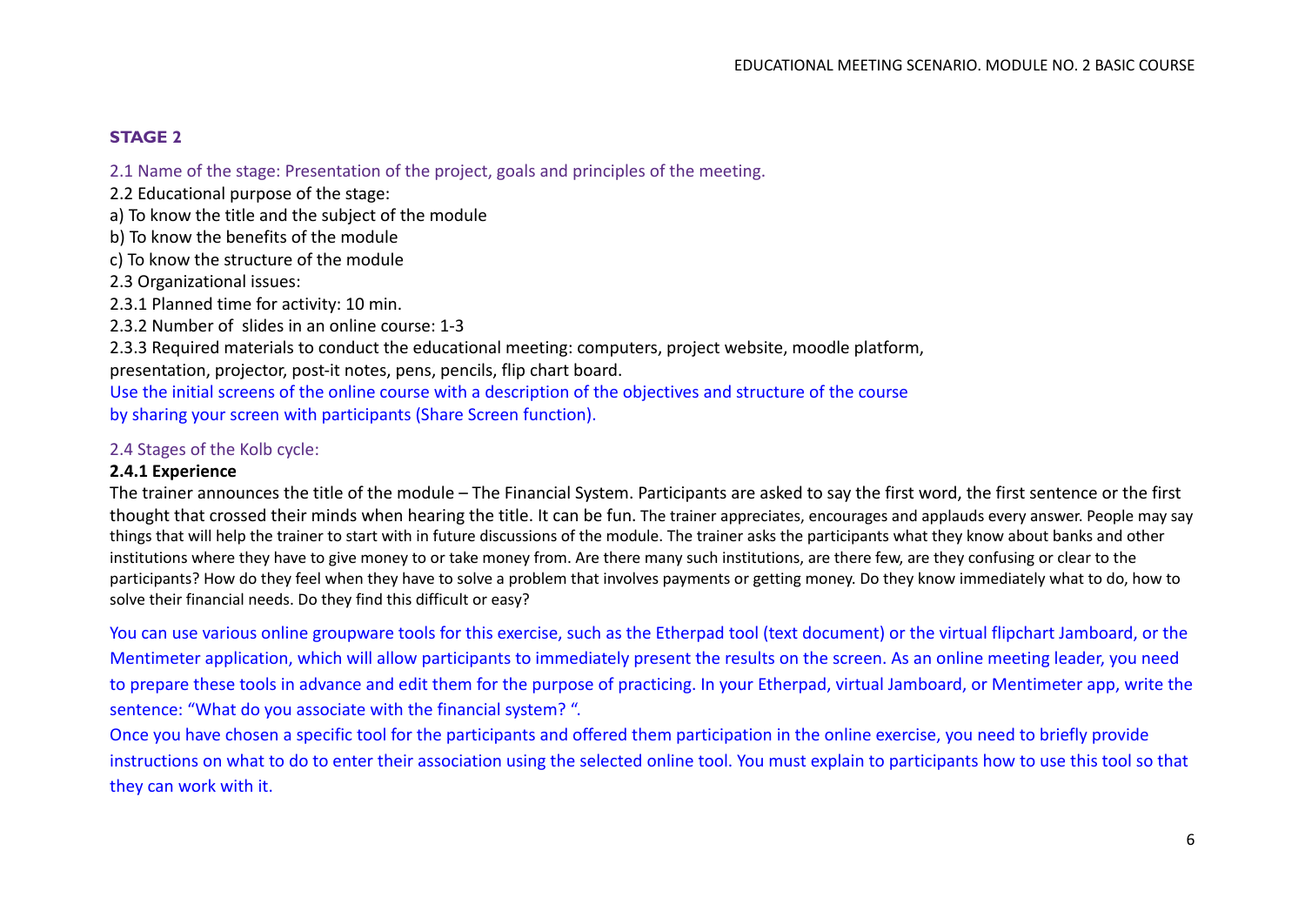## **2.4.2 Reflection**

Starting from what the participants know and how they feel when it comes to financial institutions, the trainer suggests to them to imagine that they could order them according to the type of activities.

The trainer wants to know their opinion, whether they find it difficult to do so.

In general, the participants will find out that they can list the financial institutions they come in contact with, but it is not very clear to them what their role is, what they do for people and what they expect from people for the services provided.

The trainer explains that completing the first module will clarify the basics of the financial system.

Ask a few willing participants to post comments in the group forum to say what was difficult for them during the exercise. People willing to speak can give a signal, e.g. in a chat or raise their hand - this is possible in two ways: either virtually (e.g. the Reaction function on the Zoom platform) or stationary - showing a raised hand to the camera.

## **2.4.3 Knowledge/ theory**

Here is what the trainer prepared in this course module (slide presentation 1-3) (benefits and structure)

The trainer introduces the title of the module: The Financial System

He explains the benefits of the module:

- The participants will find out who the main players in the financial market are;
- The participants will learn about the types of banks in the banking system;
- The participants will learn how to start a relationship with a bank;
- The participants will understand what non-banking financial institutions are;
- The participants will be able to compare the banking sector with the non-banking sector;
- You will be able to distinguish between a bank and a non-bank financial institution.

The trainer will present the subdivisions of the module:

- The Financial System
- What participants need to know about the National Bank
- What participants need to know about commercial banks
- The non-banking system
- State financial institutions, guarantee, assistance and supervision institutions

Take advantage of the e-learning course by sharing your screen with participants. (Share Screen function). In this way, you will quickly show participants the individual chapters of the module and the issues discussed in them.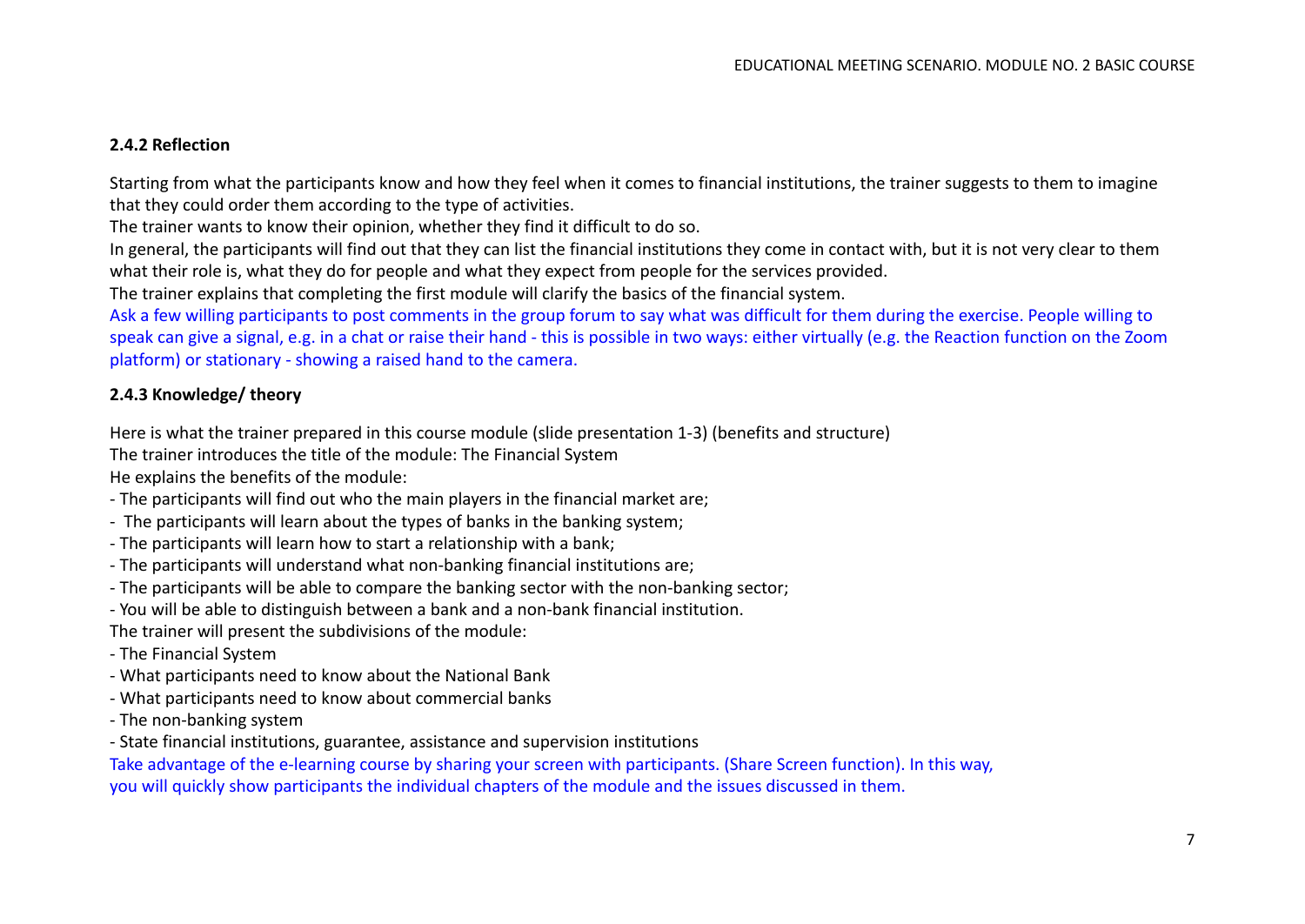## **2.4.4 Application/ deployment**

The trainer encourages participants to write down on post-it notes of a colour what they do not understand. On a different colour post-it notes questions, suggestions and whether the structure of the module meets their expectations should be written down.

On a third colour post-it notes, the participants are required to write down write down the first step (that comes to their minds) they would take about their money in order to benefit from the knowledge gained in this module - how the participants would apply it to their daily lives The trainer displays the post-it notes on a flipchart sheet.

The trainer reads them and tries to identify and indicate the questions that will be answered during the course.

The post-it notes will remain on the flipchart sheet. At the end of the session they will be compared with the final answers. The exercise with colored cards can be successfully performed on a virtual flipchart - Jamboard, or on a virtual whiteboard.

Give the participants instructions in advance:

(1) On a pink piece of paper, write down what you don't understand

(2) on a green piece of paper, write down your questions about the content of the module

## **STAGE 3**

#### 3.1 Name of the stage: The Financial System.

- 3.2 Educational purpose of the stage:
- a) To know the parts of the financial system
- b) To understand that the banking system is only a part of the financial system
- c) To understand how the banking system is structured
- 3.3 Organizational issues:
- 3.3.1 Planned time for activity: 10 min.
- 3.3.2 Number of slides in an online course: 4-10.
- 3.3.3 Required materials to conduct the educational meeting: computers, FINLIT website, online course.

## 3.4 Stages of the Kolb cycle:

## **3.4.1 Experience**

Starting from the discussion in stage 3 on the multitude of financial institutions we have to interact with, the trainer will go back to some terms mentioned by the participants regarding the financial system, such as: too big, very complicated, difficult to understand etc.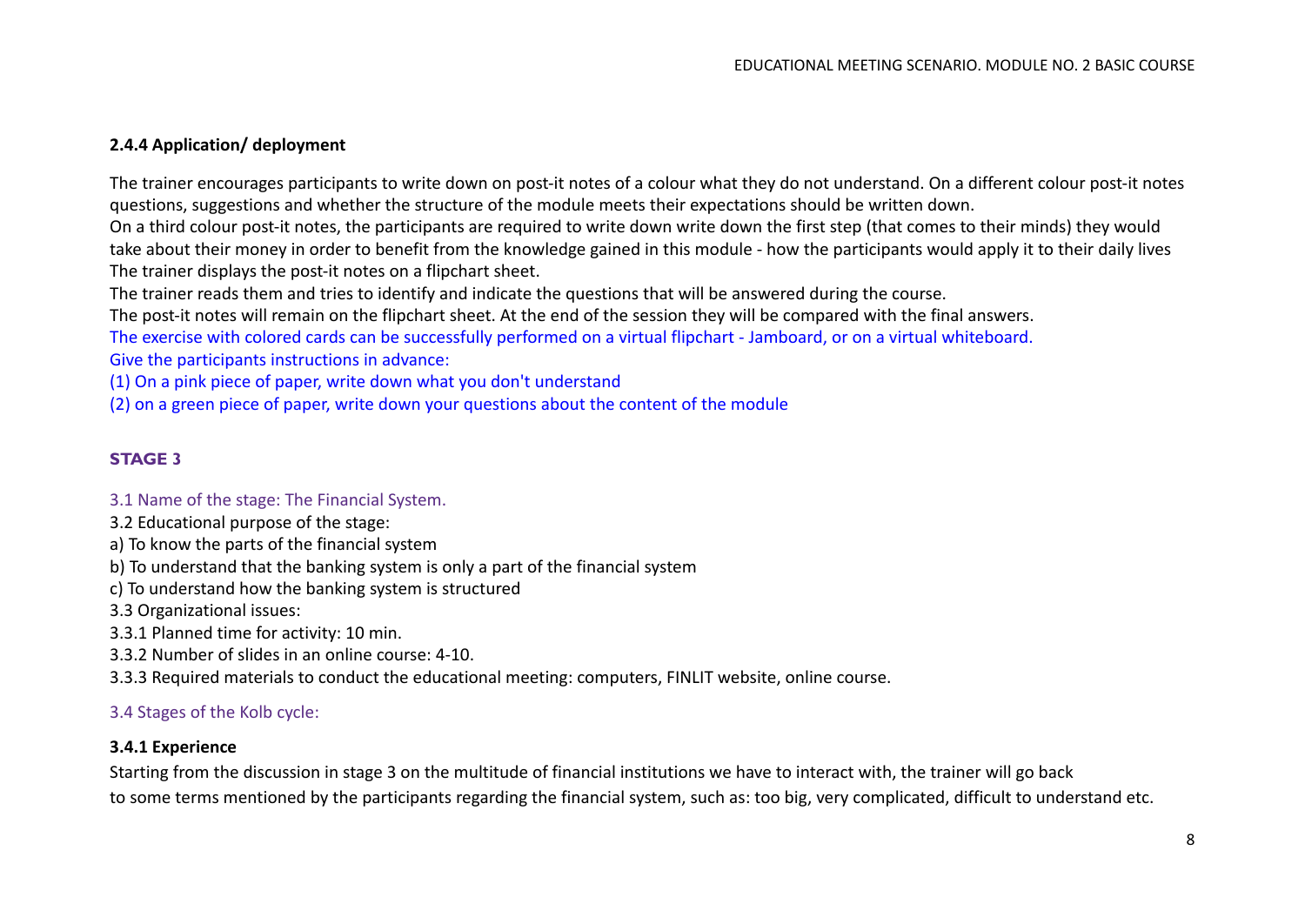At the online meeting, you invite participants to an online discussion, give the floor, and encourage as many people as possible to speak. You summarize the opinions expressed on the forum.

## **3.4.2 Reflection**

The trainer will ask the participants if they think it would be useful to be able to distinguish between different financial institutions. Would it also help them to understand the banking system? The trainer and the participants will comment upon these answers. In the online meeting, you have the option of having an online discussion again or asking participants for comments in a chat. It is unlikely that an active discussion will develop, rather you will collect individual statements and summarize briefly.

#### **3.4.3 Knowledge/ theory**: See slides 4-10.

The trainer announces that it is time to get acquainted with the main actors that are part of the financial system.

- The Eurosystem and the banking system
- The non-banking system
- State financial institutions, guarantee institutions, assistance and supervision institutions

The trainer will explain the importance of knowing basic notions about the banking system, the most important part

of the financial system.

The trainer encourages the participants to go through this chapter individually.

During the online meeting, you do exactly the same and invite them to go through the corresponding chapter of the module. You can ask a willing person to share their screen (Share Screen function) and read the content on the course slides for the whole group.

#### **3.4.4 Application/deployment**

The trainer will ask the participants how they see the banking system now?

Does this information give them more confidence when making decisions about their money?

Ask the participants to prove their point.

You can ask participants to write their opinions / answers on colorful virtual sticky notes in Jamboard.

First, however, you need to prepare a question document, and then send the Jamboard link to participants, preferably via chat.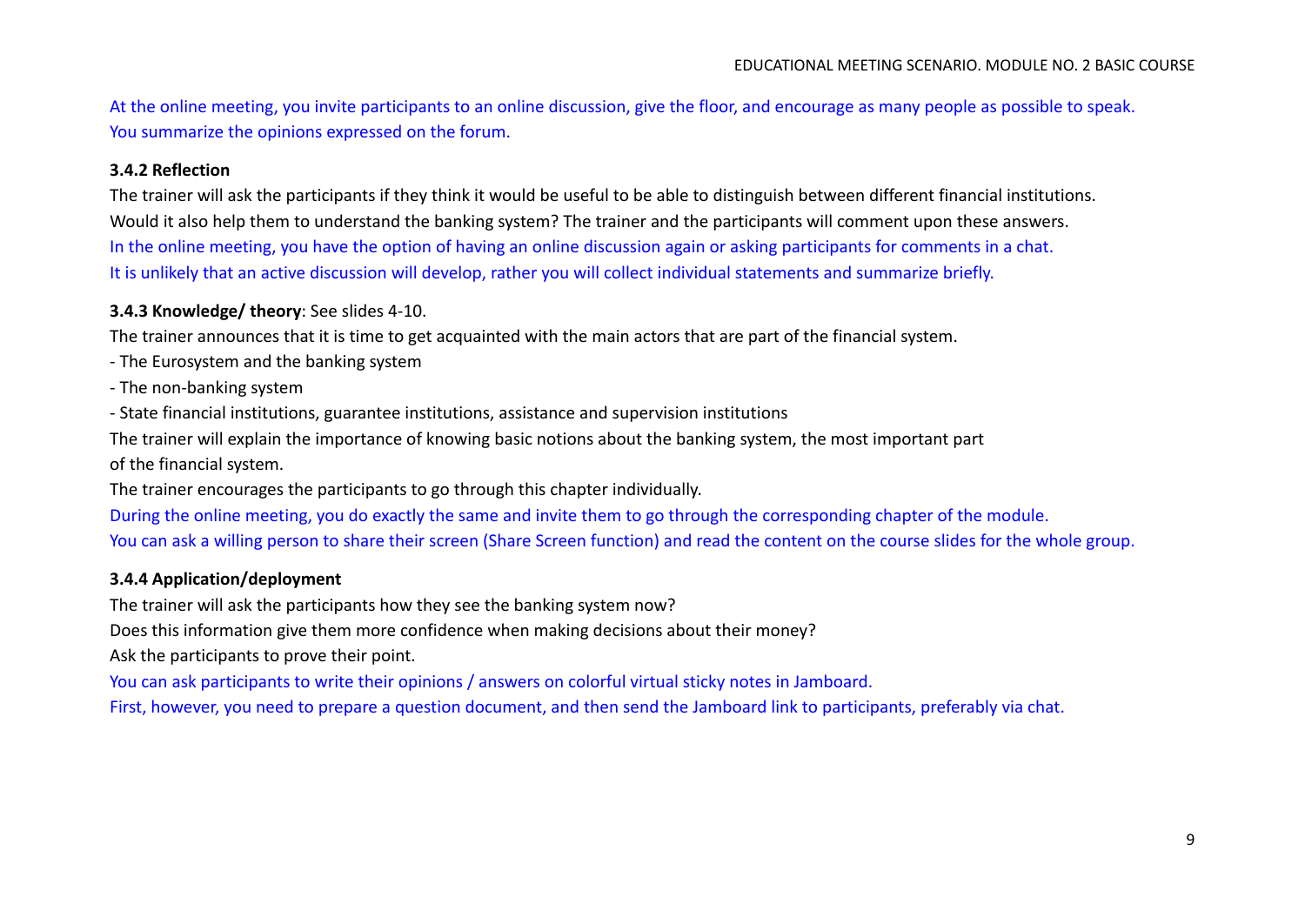## **STAGE 4**

- 4.1 Name of the stage: What we need to know about the National Bank?
- 4.2 Educational purpose of the stage:
- a) To know what a national bank is and its role.
- b) To know the impact of the decisions taken by the national bank on the personal budget.
- c) To have an idea about a national bank.
- 4.3 Organizational issues:
- 5.3.1 Planned time for activity: 15 min.
- 5.3.2 Number of slides in an online course: 11-15.
- 5.3.3 Required materials to conduct the educational meeting: computer, online course, the National Bank website.

#### 4.4 Stages of the Kolb cycle:

#### **4.4.1 Experience**

The trainer will ask the participants what they know and about the National Bank and how they see it.

In the online meeting you can ask the question: "What do you know about the central bank?" and ask them to write down (stationary) their information on pieces of paper, and then read their notes to the camera.

#### **4.4.2 Reflection**

The trainer will ask the participants what think about how the National Bank influences other financial institutions. He will ask them to reflect on the question: Does the activity of the National Bank affect me as a citizen?

Ask participants to answer the question in chat. Comment on the answers that appear and say that they will expand their knowledge on this topic during the course. No answer also comment: they don't need to know the answers to these questions. They will learn it from scratch during the course.

#### **4.4.3 Knowledge/ theory**: See slides 11-15.

The trainer will explain that:

- The NB controls inflation,
- The NB supervises the insurance of savings,
- The NB sets the reference interest rate,
- The NB does not deal directly with citizens or companies (one cannot open an account with the NB).

Use the appropriate course slide to share your screen (Share Screen).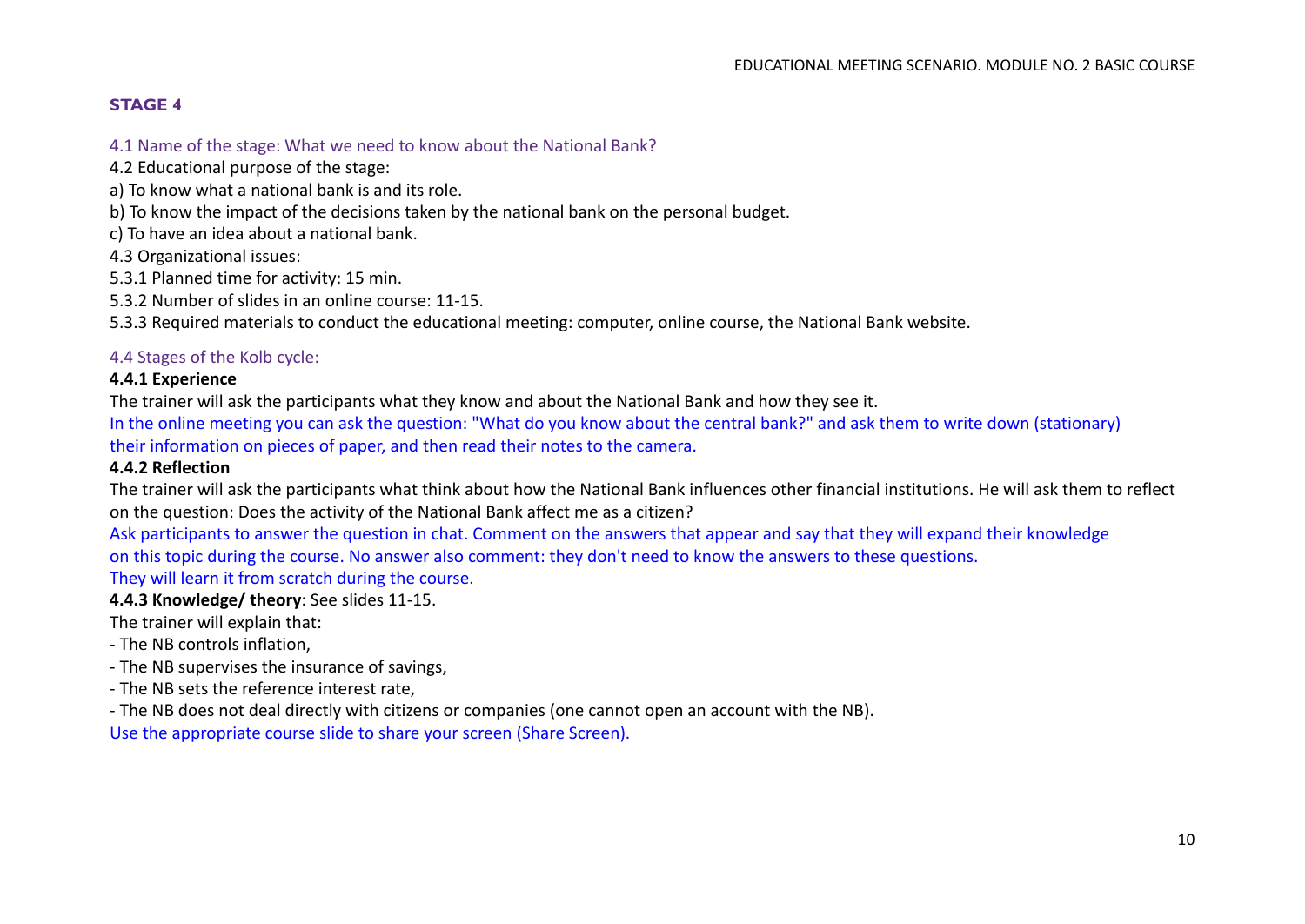## **4.4.4. Application/deployment**

Virtual visit to the National Bank.

The trainer will invite the participants to the virtual space of the National Bank.

He will guide them to discover interesting things

(such as the building, the treasure, the numismatics section etc.).

In the end of the virtual tour, the trainer will ask the participants to talk about the National Bank.

The trainer will discuss the points in the recap.

The trainer will ask whether this information was helpful.

The trainer will guide the participants to the basic level of the module no. 6 should they want to know more about the National Bank. During the online training, you carry out exactly the same activities with the participants.

## **STAGE 5**

5.1 Name of the stage: What we need to know about commercial banks?

5.2 Educational purpose of the stage:

a) to know what access to banking services means

b) to know the steps for opening a bank account (basic information)

c) to know what a bank savings account means

d) to understand bank loans and how the interest charged by the bank depends on the reference interest

e) to understand the profile of the banking services consumer

5.3 Organizational issues:

6.3.1 Planned time for activity: 30 min.

6.3.2 Number of slides in an online course: 16-24.

6.3.3 Required materials to conduct the educational meeting: computers, FINLIT website, online course,

paper sheets, pens, pencils, worksheets.

## 5.4 Stages of the Kolb cycle:

## **5.4.1 Experience**

The trainer asks the participants whether they know of an incident related to a relationship with a bank, without specifying the name of the bank or the person. If they want to share details from their own experience, it would be preferable to refer to a fictional character. Ask about the same question during the online training and invite them to speak in the group forum. Be prepared for the fact that no one may be willing to speak. Prepare your own example in advance.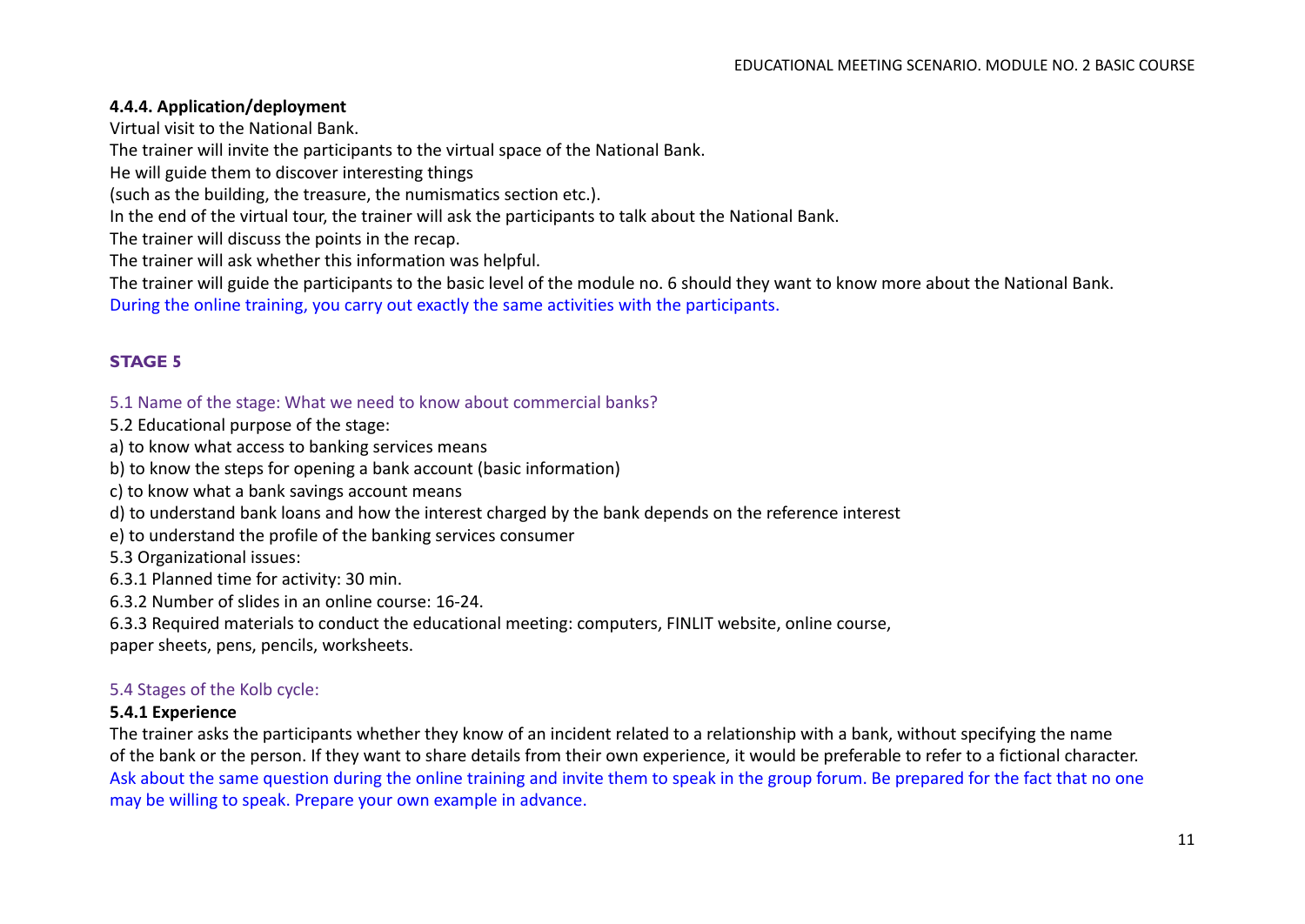## **5.4.2. Reflection**

The trainer will distribute worksheets with the following three questions:

Is it important to know how to build a relationship with a bank?

- If I need a bank account, how do I establish this relationship?

- Do I know the steps to open an account?

The trainer asks the participants to give themselves a grade from 1 to 10, where 1 means very unimportant or I don't know, and 10 means very important or I know very well)

Certainly, very few will rate themselves high.

Most of the participants will produce a score ranging from the mark they gave themselves and 10.

The trainer should let them know that this range represents their necessary knowledge and experience in order to build a very good relationship with a bank.

Prepare the same exercise in Jamboard, put these questions on the virtual whiteboard for participants to add their answers.

## **5.4.3 Knowledge/ theory**: See slides 16-24.

The trainer will announce the general notions the participants will become familiar with in this chapter:

- Access to banking services
- Steps to follow in order to open a bank account
- Basic concepts
- Savings at banks
- Loans from banks

The trainer will encourage the participants to go through the chapter "What we need to know about commercial banks?"

Participants go through a chapter of the course. Ask if they are willing to share their course screen (Share Screen) and read the content one by one. You can offer participants a division into roles: depending on the applications, they are eager to read 1-2 screens.

## **5.4.4 Application/ deployment**

Slide 21 contains an exercise. When everyone has reached this slide, the trainer will tell the participants to stop there.

This exercise can be completed individually.

The trainer will give the necessary instructions for doing the exercise, and the correct result will appear by clicking the interactive buttons. If there are a lot of participants, the trainer can choose to do the exercise in the group, according to the following instructions: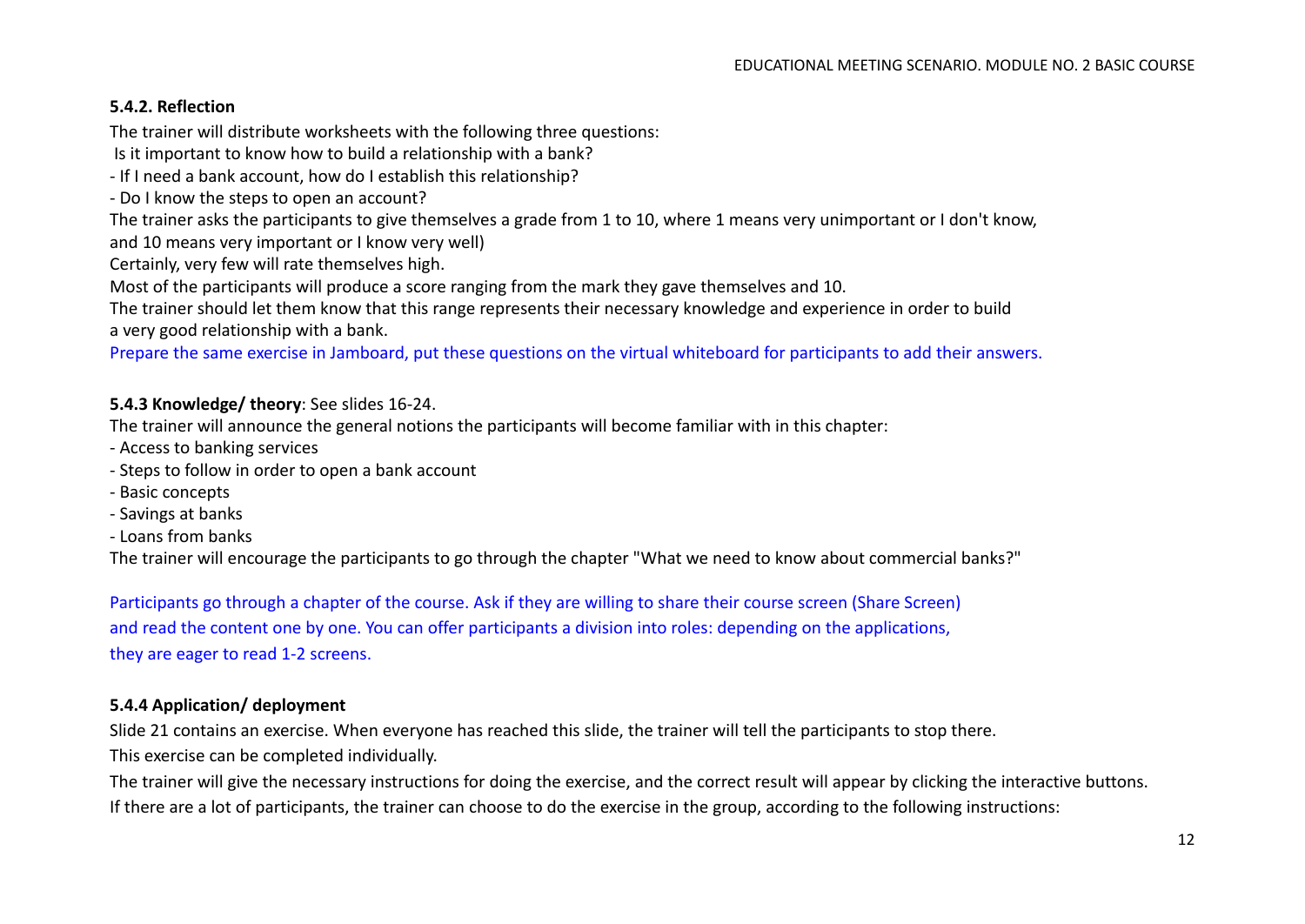The trainer divides the participants into two groups (ask them to count up to 2 in a row and then all the numbers 1 are in one group, all the numbers 2 will go to the other group. The trainer can also ask the participants to count from 1 to n, grouping them at the end on even and odd numbers). The trainer will give each group a sheet of flipchart and coloured markers.

Each group will do the two parts of the exercise.

Participants have 5 minutes to do the exercise and they can read the theoretical part of the slides already studied. In the next 5 minutes Group no. 1 will provide and support the solution to the first part of the exercise (What is the interest rate for me (client)

(I) required by the bank for the loan?

Group no. 2 will present and argue the requirement no. 2 (What is the actual cost of the loan for me (client)?

And see the answer. At the end of the exercise, the trainer will go through the recap slide together with the participants.

The trainer will ask the participants to give themselves grades again and to let him/her know how they did.

You do the same during the online training. You propose individual work. Everyone solves the problem on the screen of their course. Whoever completes the task can show their result (Share Screen function). When it's too hard) you can choose to do the task together with the participants. Then show the whole task on your screen and ask the participants to recreate the same in their courses.

## **STAGE 6**

## 6.1 Name of the stage: The non-banking system.

6.2 Educational purpose of the stage:

a) to know the financial institutions of the non-banking system.

b) to distinguish between a commercial bank and a non-bank financial institution.

c) to understand how the interest rate of a bank and of a non-bank financial institutions is determined.

d) to learn how to compare costs for loans and how to choose between the bank and NBFI.

6.3 Organizational issues:

6.3.1 Planned time for activity: 30 min.

6.3.2 Number of slides in an online course: 25-33.

6.3.3 Required materials to conduct the educational meeting: computers, FINLIT website, online course, paper sheets, pens, pencils.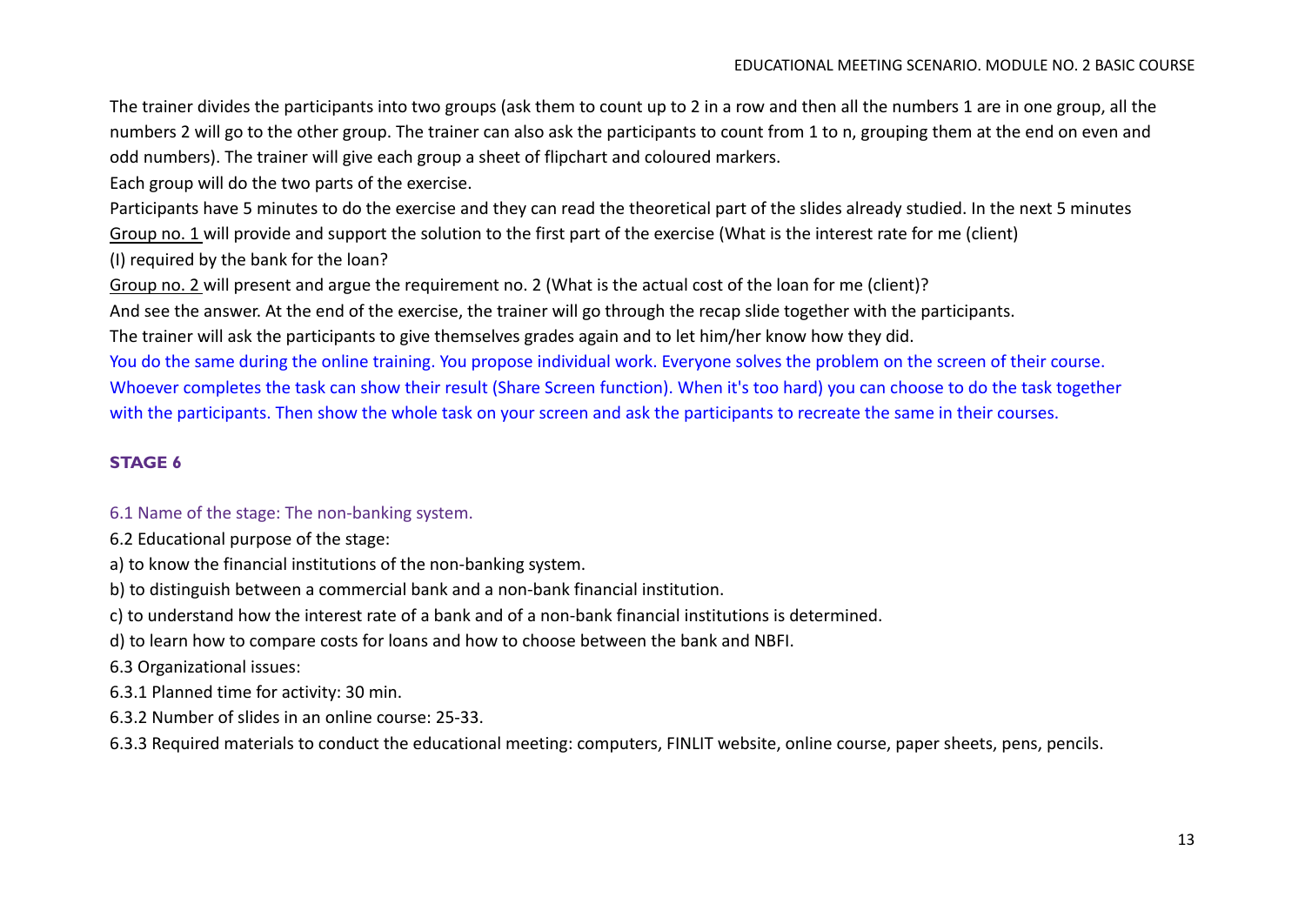## 6.4 Stages of the Kolb cycle:

#### **6.4.1 Experience**

The trainer will ask for two volunteers. One of them will play the bank, the other will play a non-banking institution.

They will be placed at a distance of 2-3 m. Each of the two will try to attract as many customers as possible.

The trainer will tell the other participants that they will play the people who need a loan (36 000 thousand for a period of 3 years) and he will ask them to choose one of two the institutions in order to get a loan and to sit down next to the colleague who represents the institution.

You can offer work in virtual rooms and divide the participants in such a way that they work on a virtual flipchart in two groups and analyze the examples given above. In rooms for group work, one of the participants provides their screen (Share Screen function) and encourages them to analyze the examples provided, others comment on the method of calculating interest and "catch" the differences between financial institutions.

#### **6.4.2 Reflection**

The trainer will distribute to the participants (grouped as seen above), sheets of paper on which to write down three arguments at most to explain their choices. The trainer encourages the participants to be honest. Then he asks them to read the three reasons. The trainer suggests that students keep these sheets for the end of the session and go through the next stage of the online course.

Ask the same questions and ask to speak. Initiate a discussion if the participants of your online meeting are an active group interested in the subject of credits and loans.

## **6.4.3 Knowledge/ theory**: see slides 25 – 33

The trainer tells the participants what they are about to learn in this chapter:

- The non-banking system

- What do participants need to know about IFN?
- The reasons why people choose to borrow from non-banking institutions

- What people need to know to make the right financial decisions when taking out a loan.

Participants will get acquainted with the content of the course on their own. You can suggest that you read the information on their screens by sharing your screen (Share Screen function). Adapt the pace and presentation of content to the needs of the course participants.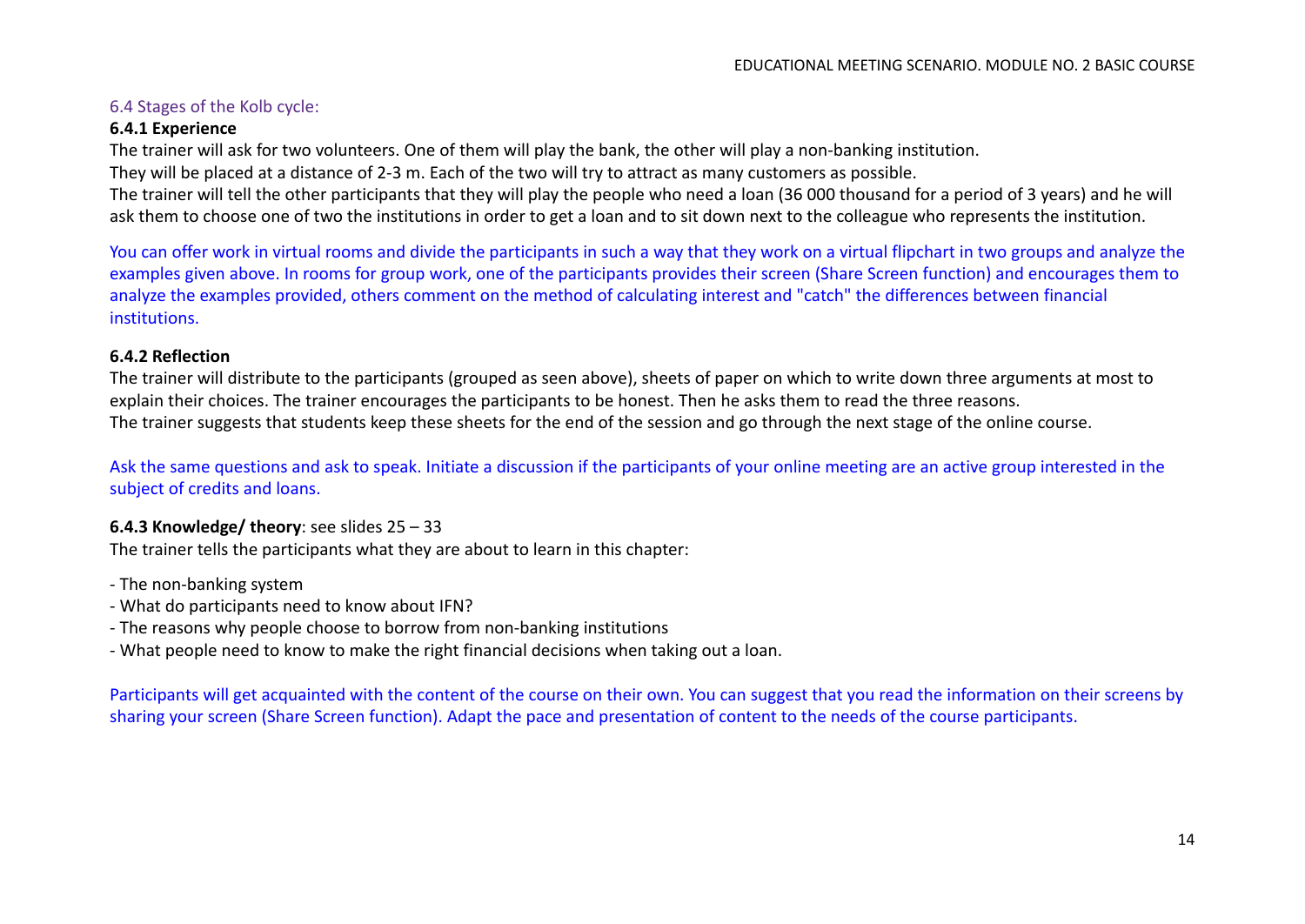## **6.4.4 Application/deployment**

The trainer will ask the participants whether they have learned new things. If the answer is positive, they trainer will ask the participants if they found the information useful. The trainer asks the participants whether they would make a better choice about their money. Next the trainer asks the participants to review the three arguments for the choice they made at the beginning of the session.

The trainer will ask the participants to agree or disagree to the choice they have made and give reasons if they changed their minds. Each participant is supposed to talk about his choice.

Go back to step 1 (The trainer will ask the two volunteers - bank and NBFI - to take their places.)

And he will tell the other participants - the people who need a loan (36000 thousand over a period of 3 years) - to sit down again,

depending on the new arguments, by the colleague who represents the institution from which he would take the loan.

The trainer will discuss their choices.

You can suggest a short exercise in the Mentimeter App. Ask the question: "What did you learn / learn from this chapter of the module?" Plan the exercise so that the participants can give, for example, up to 5 answers. Present the results on the screen and comment on them.

## **STAGE 7**

7.1 Name of the stage: State financial institutions, guarantee, assistance and supervision institutions.

7.2 Educational purpose of the stage:

a) To be acquainted with the state financial institutions, guarantee, assistance and financial supervision

7.3 Organizational issues:

7.3.1 Planned time for activity: 15 min.

7.3.2 Number of slides in an online course: 34 - 38

7.3.3 Required materials to conduct the educational meeting: computers, FINLIT website, online course, paper sheets, pens, pencils.

## 7.4 Stages of the Kolb cycle:

## **7.4.1 Experience**

The trainer will explain that people often have to deal with financial institutions that can give them assistance, protect them, and secure their rights to spend or save their money. The trainer will also add that some mediate people's social debts (they set the amount of money and help them pay the debts to the state).

The trainer will ask the participants if they have interacted with such institutions in their daily lives and if they can give some examples.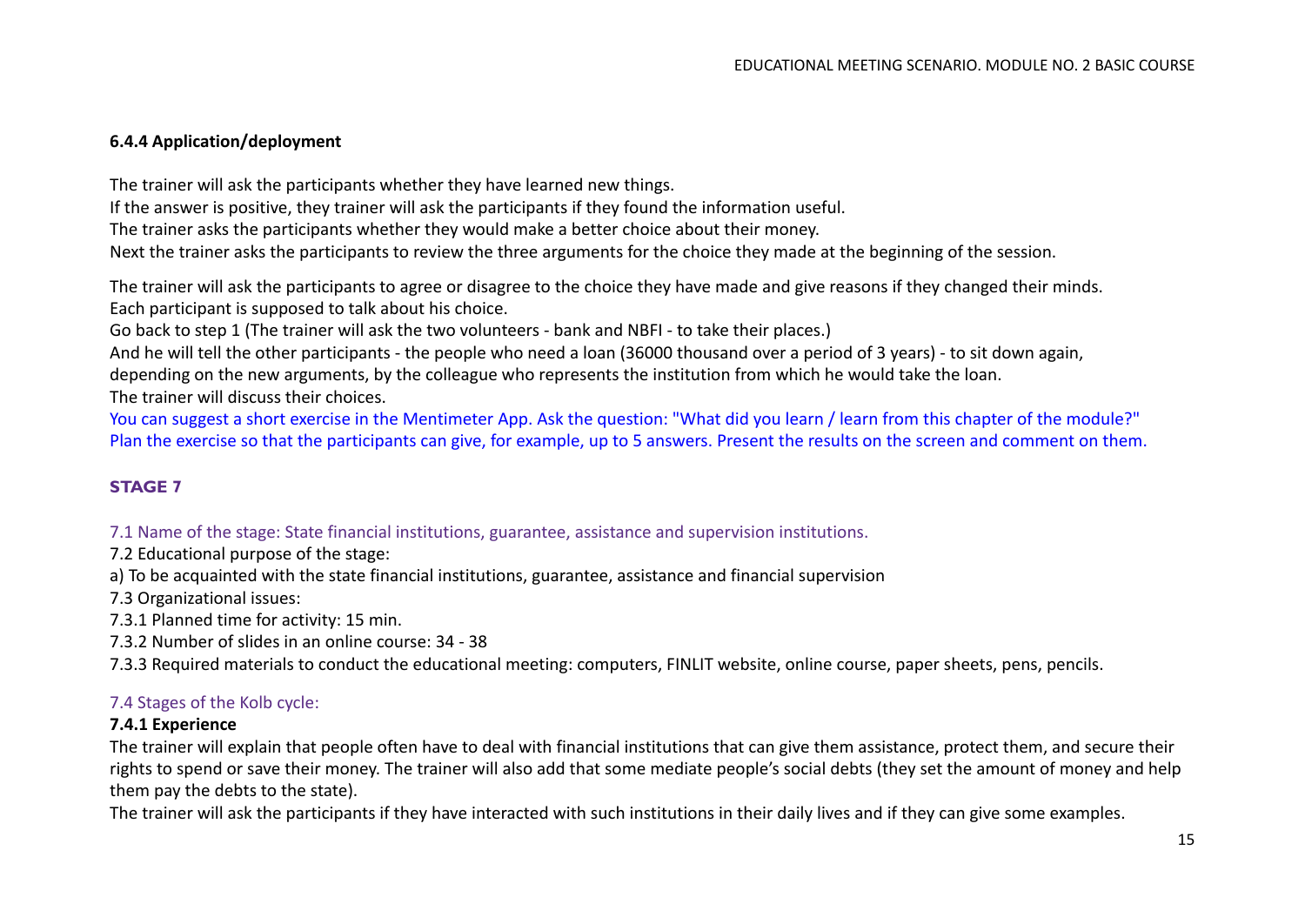Divide participants into Breakout Room groups to discuss what institutions that provide assistance to financial services customers know. Depending on the group and its mobility in terms of online skills, you can also ask a question and request comments in the chat.

#### **7.4.2 Reflection**

The trainer will ask the participants how they did when dealing with such financial institutions. The trainer will ask the participants if they know who can give them some advice or protection in case of a financial abuse. The same question to ask at the online meeting: in the group forum with a request for comments from people willing or in a chat with a request to send short comments.

#### **7.4.3 Knowledge/ theory**

The trainer tells the participants that this chapter provides information on state financial institutions, guarantee institutions, assistance and supervision. And he encourages the participants to go through the slides 34-38. The same activity takes place in the online training.

#### **7.4.4 Application/deployment**

The trainer tells the participants that at this stage they will visit the websites of the institutions listed in the course and they will see how and where to get information from.

The trainer will ask the participants to access each site and become familiar with how that works.

The trainer lets the participants know that there they will find ways to benefit from competent advice

in order to solve possible financial problems etc.

The same activity takes place in the online training.

## **STAGE 8**

8.1 Name of the stage: Summary and conclusion.

8.2 Educational purpose of the stage:

a) Acquiring knowledge of the financial system in general.

b) Finding useful practical actions that involve familiarity with the financial system.

8.3 Organizational issues:

8.3.1 Planned time for activity: 10 min.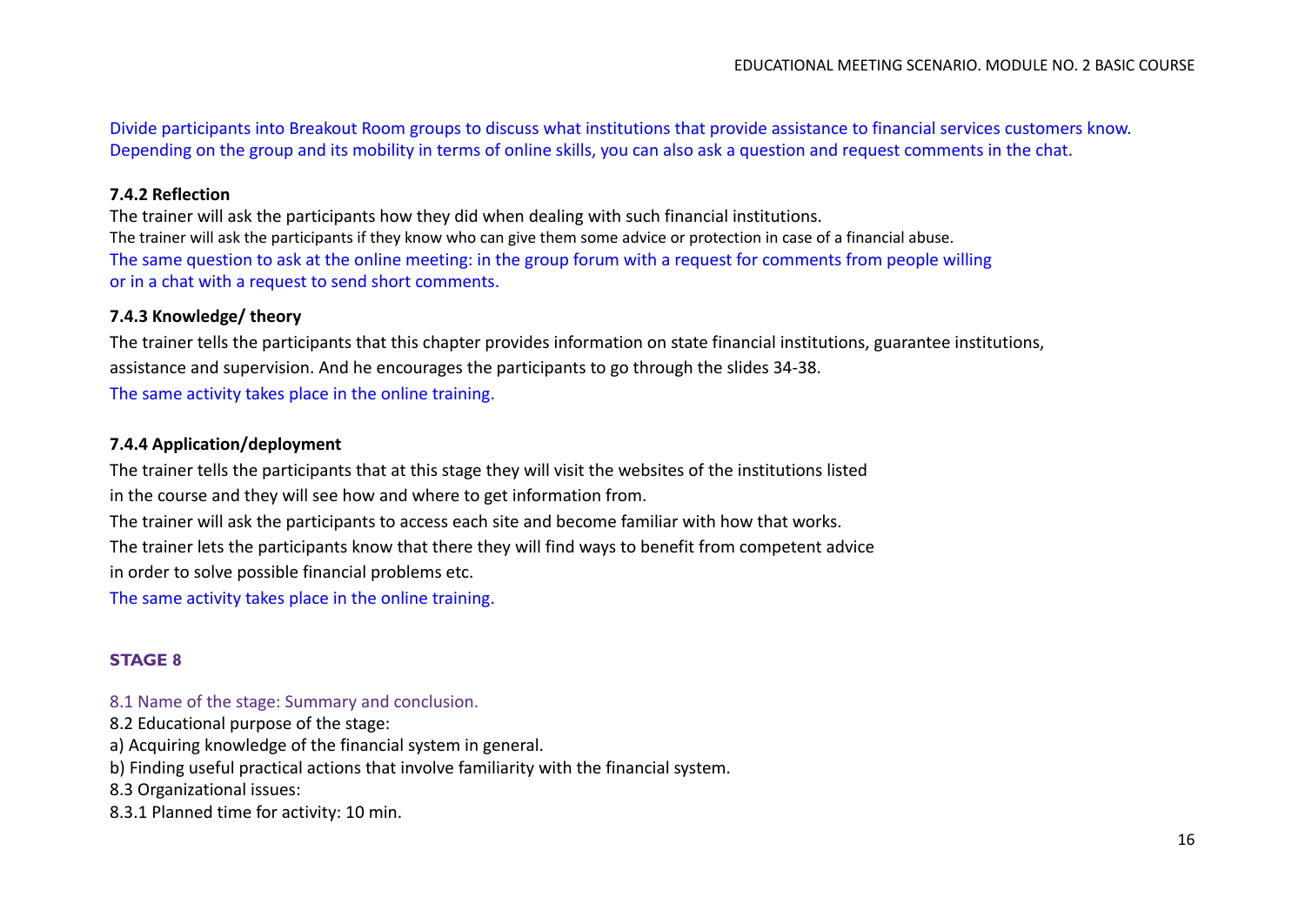8.3.2 Number of slides in an online course: 39-41.

8.3.3 Required materials to conduct the educational meeting: computers, FINLIT website, online course, paper sheets, pens, pencils.

8.4 Activity (description and additional comments)

8.4.1 Facilitated discussion about the structure of the financial system.

The trainer will ask the participants to name the financial institutions that they interact with directly and to discuss the advantages. While the participants are doing the task, the trainer can structure the financial system in a scheme (e.g. Scheme of the financial system) You can ask participants to enter their responses in the chat. Then ask who would like to comment on your post. Read chat comments from participants and summarize them.

8.4.2 Assessment tool.

8.4.3 The trainer will review the ideas noted along this session.

The trainer will display the flipchart sheet with the ideas noted at the beginning of the module (session 3).

Starting from these, the trainer will ask the participants whether they would you change anything, add something or have new ideas. The trainer will ask the participants what they feel about the financial institutions they need to interact with.

The trainer asks the participants to write down on a post-it note their first practical decision on the relationship with the institutions of the financial system.

The participants will read their notes. The trainer will make a list of practical ideas suggested by the participants.

9. Methodical materials:

9.1 List of materials needed to conduct an educational meeting: flipchart or blackboard, markers, multimedia projector, tables for group work, writing instruments, A4 sheets, computers with Internet access.

Online tools:

- remote work platform (Jitsi, MS Teams, Zoom, Clickmeeting etc.)

- online applications and tools (ETHERPAD, MENTIMETER, JAMBOARD, Share Screen function, chat).

10.2 List of sources for expanding knowledge - individually for each country.

<https://www.ecb.europa.eu/ecb/html/index.en.html> <https://www.ecb.europa.eu/ecb/visits/visitor-centre/html/index.en.html>